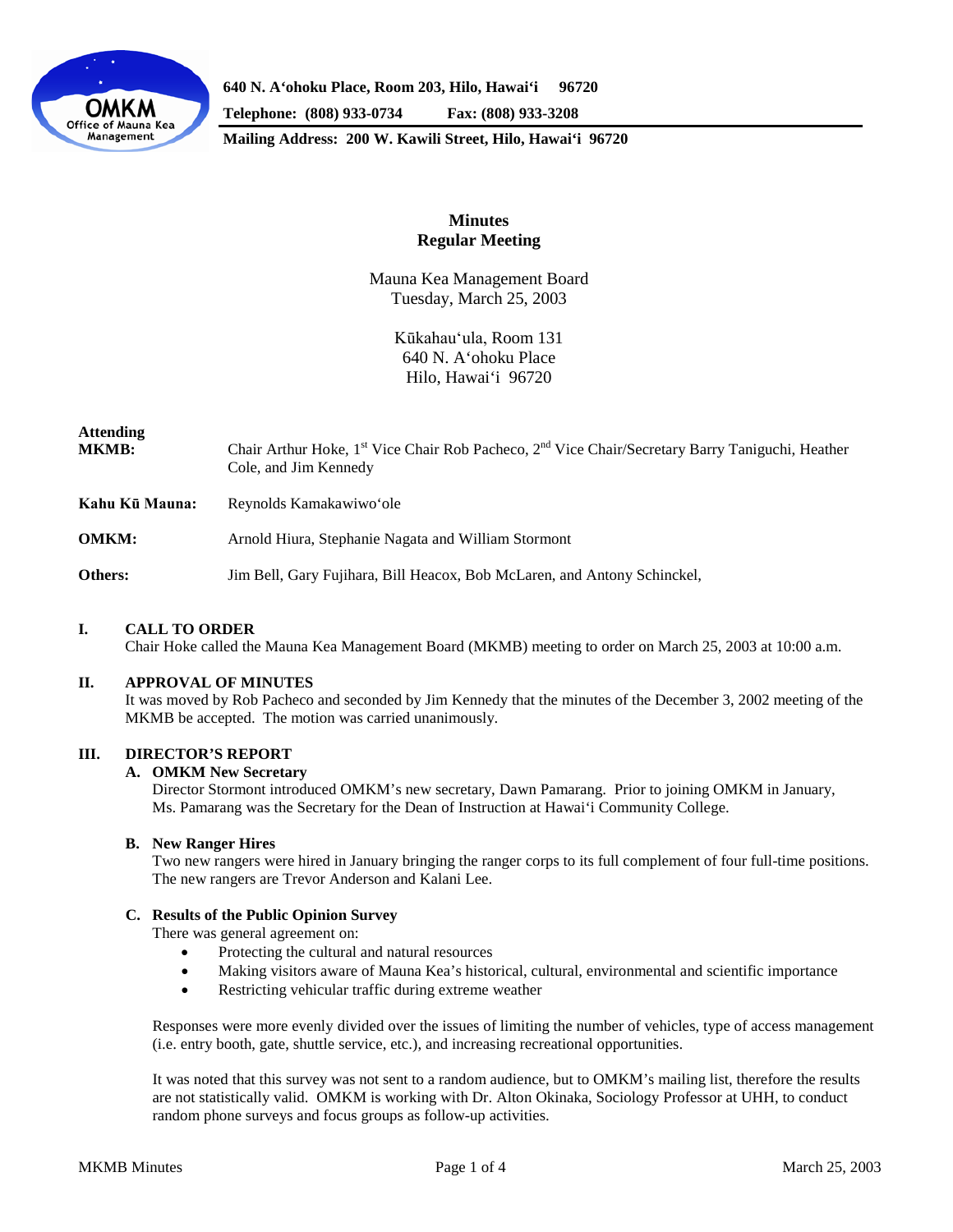## **D. Outrigger Telescopes Contested Case Hearing**

The contested case hearing will reconvene on April 3 following the February sessions. The hearing officer is giving the interveners an opportunity to review and prepare testimony on the management plan that was submitted as part of the Conservation District Use Application (CDUA). The April sessions will focus only on the management plan that was included in the CDUA. During the earlier sessions of the hearing, various management plans, including the 2000 University of Hawaii Master Plan, and the previously Board of Land and Natural Resources (BLNR) approved management plans, were mentioned. This created much confusion over which management plan was applicable to the Outrigger project. The hearing officer then realized the management plan that was submitted as an attachment to the CDUA required approval. Since this was not stated in his original orders to the interveners, he ruled the hearing would reconvene in April to address the management plan.

Mr. Pacheco asked, as a means to avoid further confusion, if it was possible to change the wording in the hearing process to site management as opposed to management plan. Director Stormont stated the wording comes directly from the regulations and refers to an attachment to the CDUA. The regulations also list components to be included in the management plan. Mr. Pacheco also asked if the Office contacted the media to inform them about permitting procedure and the new process under the Master Plan. Director Stormont reported the office suggested to the UH System Office to contact the media to clarify the situation, but the System Office felt it was not necessary.

Following the close of the hearing, the hearing officer will submit his finding of facts, conclusions of law, and recommendations to the BLNR for its consideration. At the earliest, the BLNR will take up the matter at its June 27, 2003 meeting.

#### **E. Mauna Kea Observatory Outreach Committee (MKOOC)**

MKOOC is working with the *Hawaii Tribune Herald* on an astronomy themed tabloid. The publication will be about 48 pages and will appear in one of the June 2003 Sunday editions. Director Stormont will be submitting an article on how to visit Mauna Kea safely and responsibly. There will also be an article on the roles and functions of the OMKM, MKMB and Kahu Kū Mauna. Janice Harvey from Gemini Observatory is coordinating this effort.

#### **F. Public Safety Brochure**

The Office is in the process of developing a public safety brochure. It will be similar in format to the Hawaiian culture brochure, but will focus on visiting Mauna Kea safely and responsibly. It will address the effects of altitude, sudden weather changes and conditions, rangers, and road conditions. A map will also be included.

## **G. AstroDay**

OMKM will be participating in the second annual AstroDay event on May 3 at Prince Kuhio Plaza. It will be an all day event with displays and presentations. (See discussion by Gary Fujihara in the Announcement section below.)

#### **H. Correspondence to Walter Kirimitsu, Senior Vice President for Legal Affairs and UH General Counsel**

The Office submitted correspondence to Walter Kirimitsu suggesting OMKM partner with UH to develop a risk hazard assessment for the Mauna Kea Science Reserve. Several land management agencies throughout the country have developed a similar assessment for lands under their respective jurisdictions. The Hawaii Department of Land and Natural Resources (DLNR) recently completed a study identifying hazards associated with state parks, trails and beaches. DLNR hired experts from the US Forest Service to conduct the study.

## **IV COMMITTEE REPORTS**

## **A. Kahu Kū Mauna Council**

Reynolds Kamakawiwo'ole reported that while the Council is undergoing an organizational reassessment, it would be deferring the reappointment of Mikahala Roy.

**B. Administrative Rules, Astronomy Education, Hawaiian Culture and Public Safety and Conduct Committees** No reports.

#### **C. Environment**

Rob Pacheco reported the committee will be developing an environment brochure. This brochure will be similar in format to the one on Hawaiian Culture, but will contain an overview of Mauna Kea and its natural resources. He also reported there has been movement on establishing a resource collection of literature and maps relating to the environment, culture and history of Mauna Kea. This collection will supplement information and documents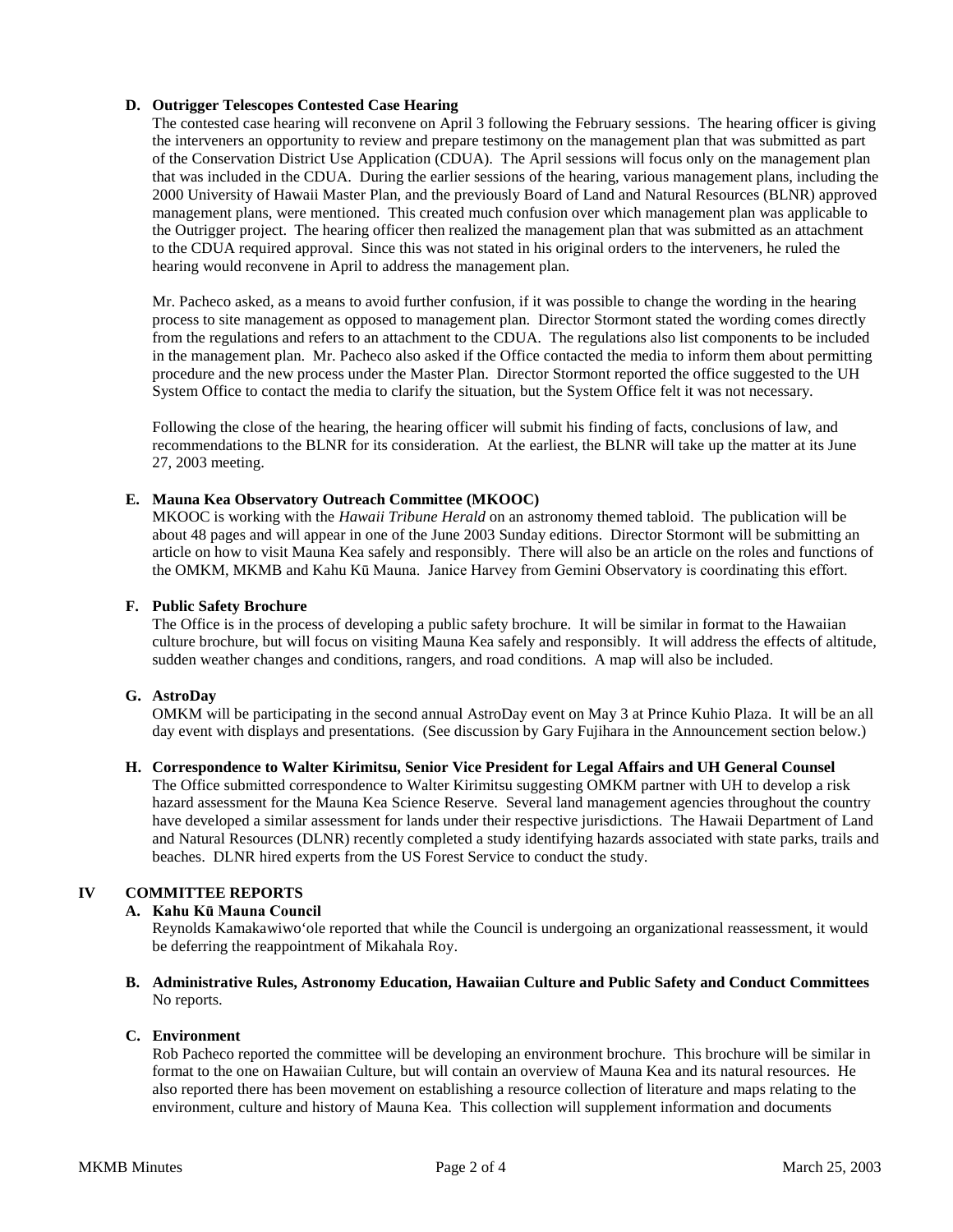gathered by Bishop Museum in its research of its collection that is being conducted as part of the protocol project. The committee is looking at working with other MKMB committees on developing an interpretive program.

## **V. OLD BUSINESS**

# **W. M. Keck Observatory request to remove two Temporary Optical Test Sites**

#### **Background**

- 1. Site Plan Approval. On September 10, 1998 DLNR granted a Site Plan Approval allowing Keck Observatory to construct and operate two temporary optical test sites (TOTS) on its Mauna Kea property.
- 2. Purpose of TOTS. The tests sites were needed to facilitate the development of the interferometry capability of the two 10-meter Keck telescopes. Beams of starlight collected at the TOTS are used to test and debug the relay optics, delay lines, beam combiners, and image sensors that comprise the Keck I and Keck II interferometer. Much of the interferometry testing is through the use of the TOTS, thereby eliminating the need to interrupt the ongoing research activities of the two Keck telescopes.
- 3. TOTS Progress and Status. It was anticipated that it would take about 45 months to complete the interferometric testing. However, development testing is proceeding at half the rate originally planned, and instead of completing testing by the end of 2002, testing is now estimated to be completed sometime in the year 2006.
- 4. Request to DLNR to Extend the Site Plan Approval. IfA, on behalf of Keck Observatory inquired with the Department of Land Natural Resources (DLNR) about the possibility of extending the Site Plan Approval from the end of 2002 to 2006. Indications from DLNR were that due to the ongoing contested case hearing involving the Conservation District Use Application for the NASA/Keck Outrigger Telescopes Project, DLNR was not inclined to grant an extension of the Site Plan Approval. IfA and Keck decided against filing a formal request for an extension.
- 5. Required Removal. One of the conditions of the Site Plan Approval calls for the removal of the TOTS at the end of the 45-months development test period. The test period expired at the end of 2002.

#### Removal Process

Keck will hire a contractor to dismantle and remove the structural components off the summit for proper disposal or storage. Removal will involve: unbolting roofs, walls and frame support structures; removing the above ground portion of the concrete foundation perimeter wall; and restoring the ground to a level, flat surface. There will be no ground excavation.

## OMKM Recommendation to the Board

1. OMKM recommends this project be classified as an insignificant project:

- This project will not significantly alter the external appearance or structure of a facility by adding external structural elements. Instead, this project will result in the removal of external structural components.
- It is a requirement of the Department of Land and Natural Resources that the structures be removed upon expiration of the Site Plan Approval.
- This project does not involve ground excavation.
- 2. OMKM recommends imposing the following conditions:
	- Compliance by the contractor with the conditions, precautions and preventive measures proposed by Keck for the removal of TOTS.
	- Mauna Kea Rangers shall have access to the TOTS removal site to monitor contractor's activity and to ensure compliance with OMKM's conditions.

## 3. Notification

If MKMB concurs with OMKM's recommendations, OMKM will notify the Chancellor of UHH and the President of MKMB's actions. OMKM will also notify W. M. Keck Observatory to proceed with the removal of TOTS.

Heather Cole asked if there would be a future request to put the TOTS back. Dr. McLaren said no. Although it was a set back for the project, because of the concern about credibility over the original intention cited in the Site Plan Approval, it was decided to permanently remove the TOTS.

Mr. Pacheco inquired about an equipment cleaning process, specifically a base yard at the Saddle Road intersection. Has there been any initiative for developing a protocol for all projects, or will such a process be handled on a project by project basis. Director Stormont stated the Office has not looked into this matter, but indicated the Outrigger project